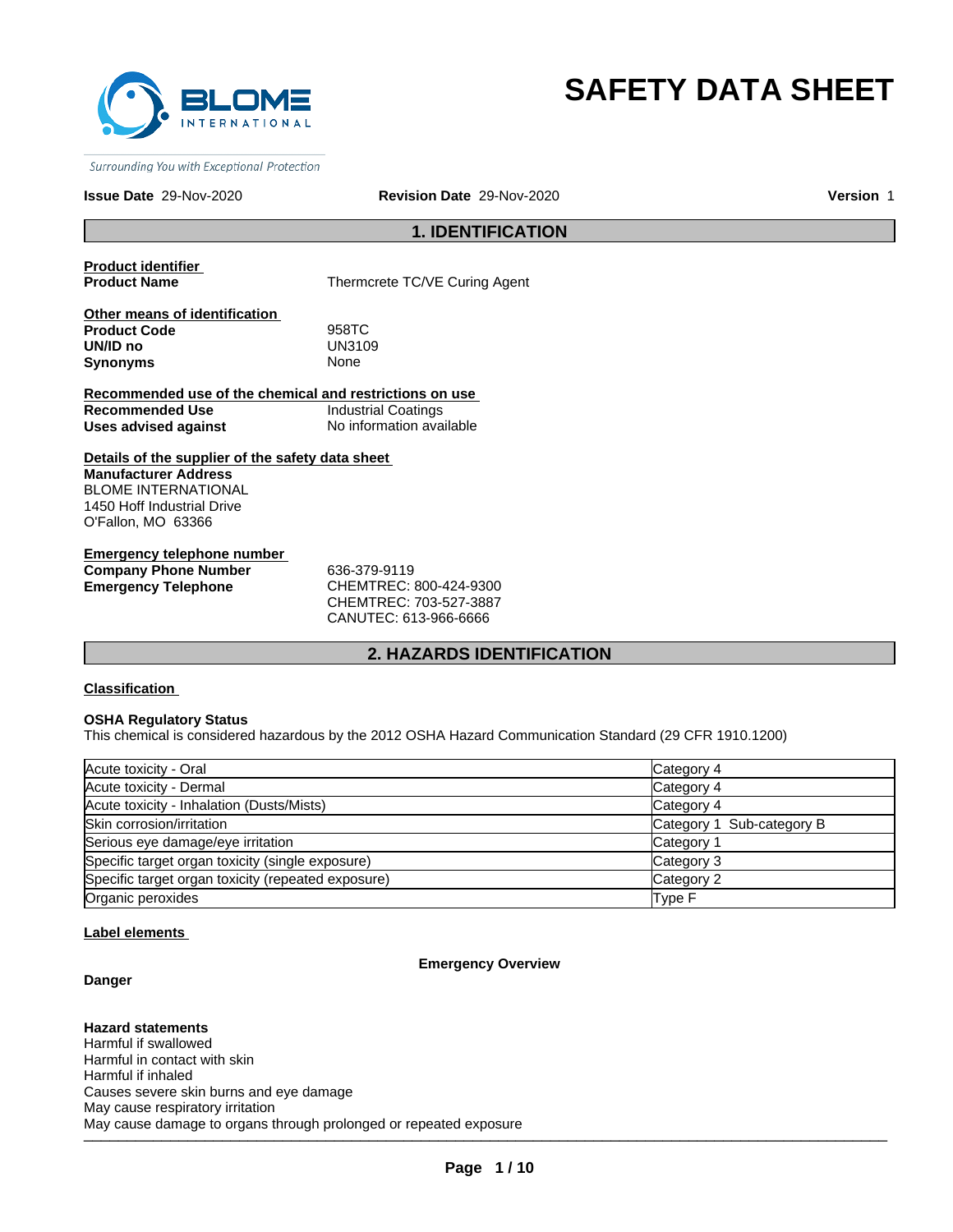Heating may cause a fire



 $\overline{\phantom{a}}$  ,  $\overline{\phantom{a}}$  ,  $\overline{\phantom{a}}$  ,  $\overline{\phantom{a}}$  ,  $\overline{\phantom{a}}$  ,  $\overline{\phantom{a}}$  ,  $\overline{\phantom{a}}$  ,  $\overline{\phantom{a}}$  ,  $\overline{\phantom{a}}$  ,  $\overline{\phantom{a}}$  ,  $\overline{\phantom{a}}$  ,  $\overline{\phantom{a}}$  ,  $\overline{\phantom{a}}$  ,  $\overline{\phantom{a}}$  ,  $\overline{\phantom{a}}$  ,  $\overline{\phantom{a}}$ 

**Appearance** viscous **Physical state** liquid **Odor** Strong Aromatic

## **Precautionary Statements - Prevention**

Wash face, hands and any exposed skin thoroughly after handling Do not eat, drink or smoke when using this product Wear protective gloves/protective clothing/eye protection/face protection Use only outdoors or in a well-ventilated area Do not breathe dust/fume/gas/mist/vapors/spray Keep away from heat/sparks/open flames/hot surfaces. - No smoking Keep/Store away from clothing/ combustible materials Keep only in original container

## **Precautionary Statements - Response**

Get medical advice/attention if you feel unwell IF IN EYES: Rinse cautiously with water for several minutes. Remove contact lenses, if present and easy to do. Continue rinsing Immediately call a POISON CENTER or doctor/physician IF ON SKIN (or hair): Remove/Take off immediately all contaminated clothing. Rinse skin with water/shower Immediately call a POISON CENTER or doctor/physician Wash contaminated clothing before reuse IF INHALED: Remove victim to fresh air and keep at rest in a position comfortable for breathing Call a POISON CENTER or doctor/physician if you feel unwell Immediately call a POISON CENTER or doctor/physician IF SWALLOWED: Call a POISON CENTER or doctor/physician if you feel unwell Rinse mouth Do NOT induce vomiting

## **Precautionary Statements - Storage**

Store locked up Store in a well-ventilated place. Keep container tightly closed Store away from other materials Store at temperatures not exceeding 38 °C/ 100 °F. Keep cool

#### **Precautionary Statements - Disposal**

Dispose of contents/container to an approved waste disposal plant

### **Hazards not otherwise classified (HNOC)**

Not applicable

## **Other Information**

Toxic to aquatic life with long lasting effects. Toxic to aquatic life.

#### **Unknown acute toxicity**

0% of the mixture consists of ingredient(s) of unknown toxicity

## **3. COMPOSITION/INFORMATION ON INGREDIENTS**

#### **Substance**  Not applicable

**Mixture**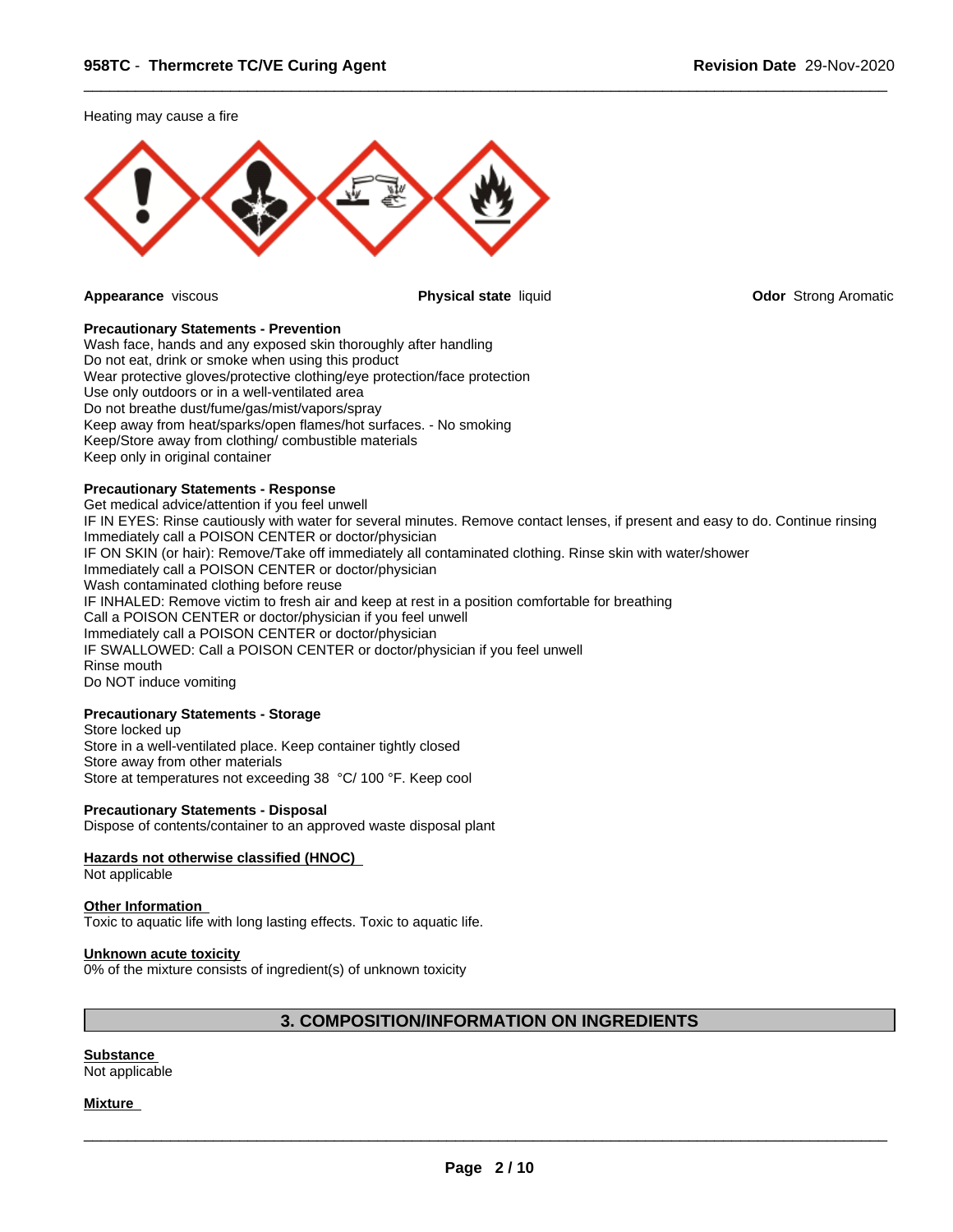**Description of first aid measures**

| <b>Chemical Name</b>                         | <b>CAS No</b> | Weight-%   |
|----------------------------------------------|---------------|------------|
| Cumyl hydroperoxide *                        | $80 - 15 - 9$ | $60 - 100$ |
| Cumene *                                     | $98 - 82 - 8$ | . .        |
| Benzenemethanol, .alpha.,.alpha.-dimethyl- * | 617-94-7      | ۰.         |
| Acetophenone *                               | 98-86-2       | $0.1 - 7$  |
|                                              |               |            |

 $\overline{\phantom{a}}$  ,  $\overline{\phantom{a}}$  ,  $\overline{\phantom{a}}$  ,  $\overline{\phantom{a}}$  ,  $\overline{\phantom{a}}$  ,  $\overline{\phantom{a}}$  ,  $\overline{\phantom{a}}$  ,  $\overline{\phantom{a}}$  ,  $\overline{\phantom{a}}$  ,  $\overline{\phantom{a}}$  ,  $\overline{\phantom{a}}$  ,  $\overline{\phantom{a}}$  ,  $\overline{\phantom{a}}$  ,  $\overline{\phantom{a}}$  ,  $\overline{\phantom{a}}$  ,  $\overline{\phantom{a}}$ 

\*The exact percentage (concentration) of composition has been withheld as a trade secret.

## **4. FIRST AID MEASURES**

|                                                             | <b>5. FIRE-FIGHTING MEASURES</b>                                                                                                                                                                                             |  |  |  |
|-------------------------------------------------------------|------------------------------------------------------------------------------------------------------------------------------------------------------------------------------------------------------------------------------|--|--|--|
| Note to physicians                                          | Treat symptomatically.                                                                                                                                                                                                       |  |  |  |
|                                                             | Indication of any immediate medical attention and special treatment needed                                                                                                                                                   |  |  |  |
| <b>Symptoms</b>                                             | Causes skin and eye burns. May result in permanent damage including blindness.<br>Coughing and/ or wheezing.                                                                                                                 |  |  |  |
| Most important symptoms and effects, both acute and delayed |                                                                                                                                                                                                                              |  |  |  |
| Self-protection of the first aider                          | Remove all sources of ignition. Use personal protective equipment as required.                                                                                                                                               |  |  |  |
| Ingestion                                                   | Immediate medical attention is required. Rinse mouth. Drink plenty of water. Do not induce<br>vomiting without medical advice. Never give anything by mouth to an unconscious person.                                        |  |  |  |
| <b>Inhalation</b>                                           | Remove to fresh air. If breathing is irregular or stopped, administer artificial respiration.<br>Avoid direct contact with skin. Use barrier to give mouth-to-mouth resuscitation. If<br>symptoms persist, call a physician. |  |  |  |
| <b>Skin contact</b>                                         | Wash off immediately with soap and plenty of water while removing all contaminated<br>clothes and shoes. Wash contaminated clothing before reuse. If symptoms persist, call a<br>physician.                                  |  |  |  |
| Eye contact                                                 | Immediately flush with plenty of water. After initial flushing, remove any contact lenses and<br>continue flushing for at least 15 minutes. Keep eye wide open while rinsing. Seek<br>immediate medical attention/advice.    |  |  |  |
| <b>General advice</b>                                       | In case of accident or unwellness, seek medical advice immediately (show directions for<br>use or safety data sheet if possible). If symptoms persist, call a physician.                                                     |  |  |  |
| Description of first ald measures                           |                                                                                                                                                                                                                              |  |  |  |

## **Suitable extinguishing media**

Use extinguishing measures that are appropriate to local circumstances and the surrounding environment. Dry chemical, CO2, sand, earth, water spray or regular foam.

**Unsuitable extinguishing media** Do not use a solid water stream as it may scatter and spread fire.

## **Specific hazards arising from the chemical**

Flammable. Thermal decomposition can lead to release of irritating and toxic gases and vapors.

**Hazardous combustion products**Carbon monoxide. Carbon dioxide (CO2).

**Explosion data** 

**Sensitivity to Mechanical Impact** None. **Sensitivity to Static Discharge** May be ignited by heat, sparks or flames.

## **Protective equipment and precautions for firefighters**

As in any fire, wear self-contained breathing apparatus pressure-demand, MSHA/NIOSH (approved or equivalent) and full protective gear. Burning produces heavy smoke. Avoid runoff to waterways and sewers.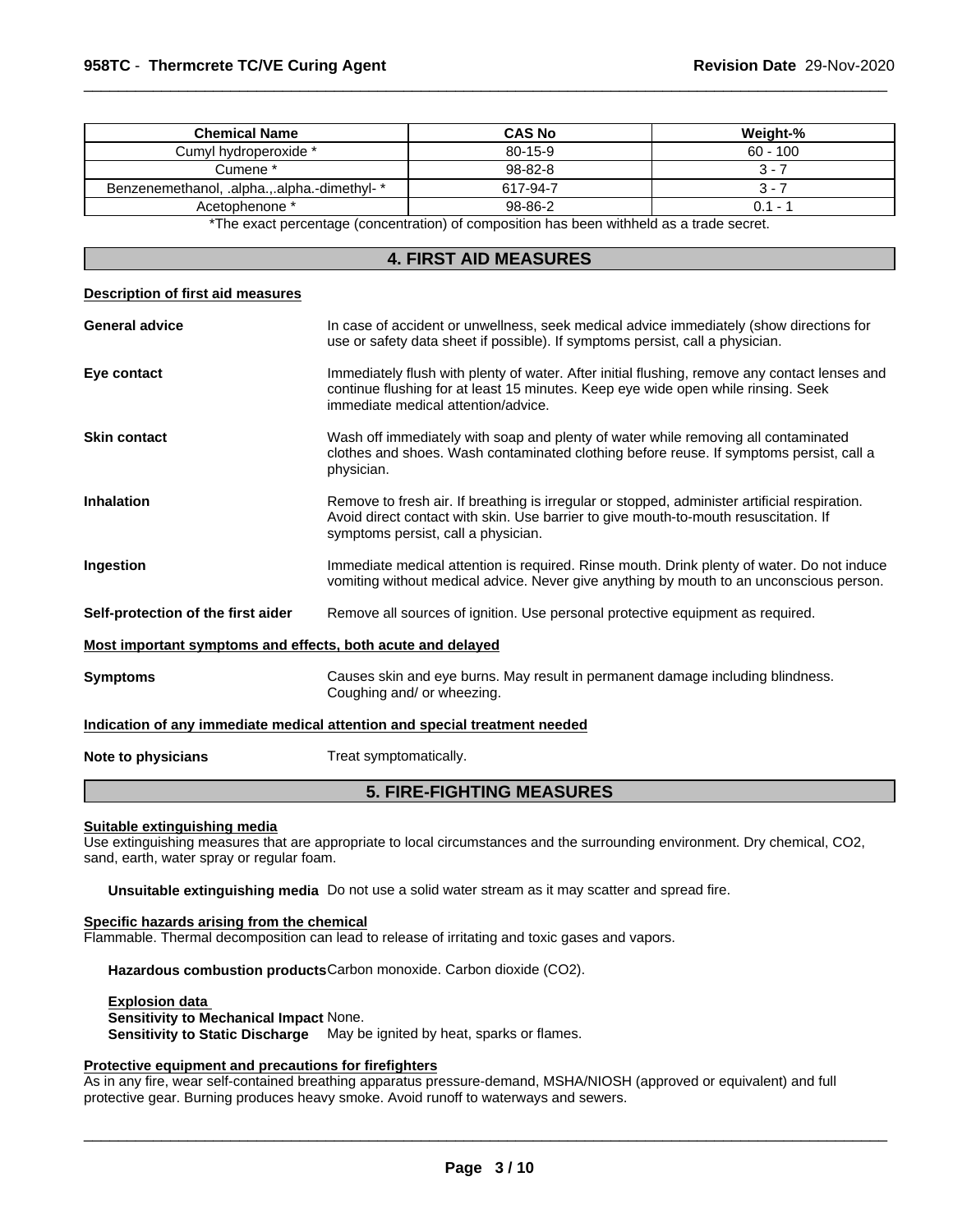## **6. ACCIDENTAL RELEASE MEASURES**

 $\overline{\phantom{a}}$  ,  $\overline{\phantom{a}}$  ,  $\overline{\phantom{a}}$  ,  $\overline{\phantom{a}}$  ,  $\overline{\phantom{a}}$  ,  $\overline{\phantom{a}}$  ,  $\overline{\phantom{a}}$  ,  $\overline{\phantom{a}}$  ,  $\overline{\phantom{a}}$  ,  $\overline{\phantom{a}}$  ,  $\overline{\phantom{a}}$  ,  $\overline{\phantom{a}}$  ,  $\overline{\phantom{a}}$  ,  $\overline{\phantom{a}}$  ,  $\overline{\phantom{a}}$  ,  $\overline{\phantom{a}}$ 

**Personal precautions, protective equipment and emergency procedures** 

| <b>Personal precautions</b>                                                                                                                                                                                                                           | Remove all sources of ignition. Evacuate personnel to safe areas. Ensure adequate<br>ventilation, especially in confined areas. Use personal protective equipment as required.<br>Keep people away from and upwind of spill/leak.                                                                                                         |  |
|-------------------------------------------------------------------------------------------------------------------------------------------------------------------------------------------------------------------------------------------------------|-------------------------------------------------------------------------------------------------------------------------------------------------------------------------------------------------------------------------------------------------------------------------------------------------------------------------------------------|--|
| <b>Environmental precautions</b>                                                                                                                                                                                                                      |                                                                                                                                                                                                                                                                                                                                           |  |
| <b>Environmental precautions</b><br>Prevent further leakage or spillage if safe to do so. Prevent product from entering drains. Do<br>not flush into surface water or sanitary sewer system. See Section 12 for additional<br>ecological information. |                                                                                                                                                                                                                                                                                                                                           |  |
| Methods and material for containment and cleaning up                                                                                                                                                                                                  |                                                                                                                                                                                                                                                                                                                                           |  |
| <b>Methods for containment</b>                                                                                                                                                                                                                        | Prevent further leakage or spillage if safe to do so.                                                                                                                                                                                                                                                                                     |  |
| Methods for cleaning up                                                                                                                                                                                                                               | Pick up and transfer to properly labeled containers. Dam up. Take up with sand or other<br>non-combustible absorbent material and place into containers for later disposal.                                                                                                                                                               |  |
|                                                                                                                                                                                                                                                       | 7. HANDLING AND STORAGE                                                                                                                                                                                                                                                                                                                   |  |
| <b>Precautions for safe handling</b>                                                                                                                                                                                                                  |                                                                                                                                                                                                                                                                                                                                           |  |
| Advice on safe handling                                                                                                                                                                                                                               | Ensure adequate ventilation, especially in confined areas. Keep away from heat, sparks,<br>flame and other sources of ignition (i.e., pilot lights, electric motors and static electricity).<br>Use with local exhaust ventilation. Use personal protective equipment as required. Do not<br>breathe dust/fume/gas/mist/vapors/spray.     |  |
| Conditions for safe storage, including any incompatibilities                                                                                                                                                                                          |                                                                                                                                                                                                                                                                                                                                           |  |
| <b>Storage Conditions</b>                                                                                                                                                                                                                             | Keep containers tightly closed in a cool, well-ventilated place. Keep in properly labeled<br>containers. Keep away from heat, sparks, flame and other sources of ignition (i.e., pilot<br>lights, electric motors and static electricity). Store at temperatures not exceeding 38 °C/<br>100 °F. Do not store near combustible materials. |  |
| <b>Packaging materials</b>                                                                                                                                                                                                                            | Keep only in original container.                                                                                                                                                                                                                                                                                                          |  |
| Incompatible materials                                                                                                                                                                                                                                | Strong acids. Strong bases. Strong oxidizing agents. Amines. Metals.                                                                                                                                                                                                                                                                      |  |
|                                                                                                                                                                                                                                                       | 8. EXPOSURE CONTROLS/PERSONAL PROTECTION                                                                                                                                                                                                                                                                                                  |  |

## **Control parameters**

Exposure Guidelines The American Industrial Hygiene Association's (AIHA) Documentation of the Workplace Environmental Exposure Limits (WEELs) (latest edition). Cumene hydroperoxide - 1 ppm.

| <b>Chemical Name</b>    | <b>ACGIH TLV</b> | <b>OSHA PEL</b>                           | <b>NIOSH IDLH</b>                                          |
|-------------------------|------------------|-------------------------------------------|------------------------------------------------------------|
| Cumene<br>98-82-8       | TWA: 50 ppm      | TWA: 50 ppm<br>TWA: 245 mg/m <sup>3</sup> | IDLH: 900 ppm<br>TWA: 50 ppm<br>TWA: 245 mg/m <sup>3</sup> |
| Acetophenone<br>98-86-2 | TWA: 10 ppm      |                                           |                                                            |

*NIOSH IDLH Immediately Dangerous to Life or Health*

## **Appropriate engineering controls**

## **Engineering Controls** Showers

Eyewash stations Ventilation systems.

## **Individual protection measures, such as personal protective equipment**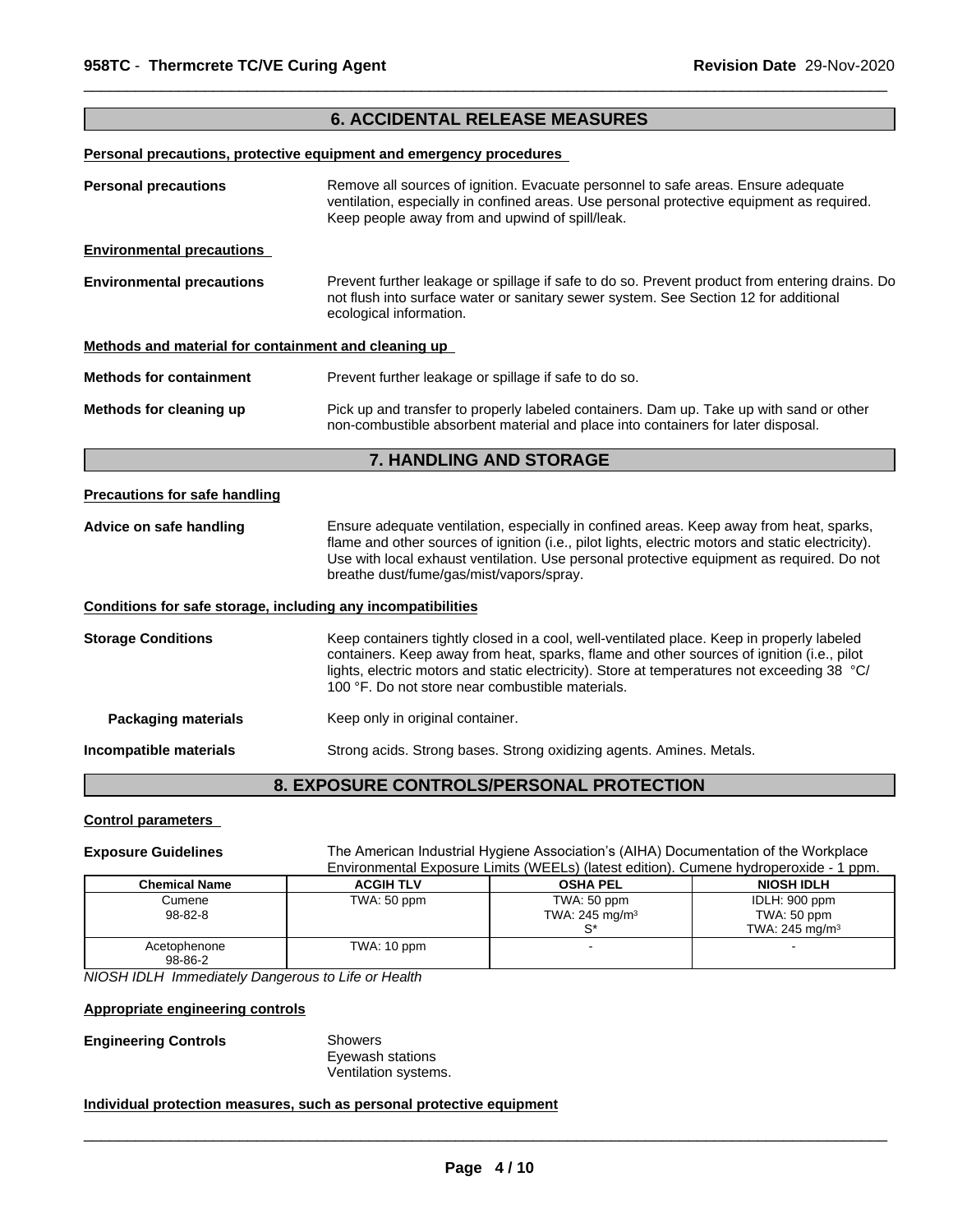| Eye/face protection                   | Tight sealing safety goggles.                                                                                                                                                                                                                                                                                                    |
|---------------------------------------|----------------------------------------------------------------------------------------------------------------------------------------------------------------------------------------------------------------------------------------------------------------------------------------------------------------------------------|
| Skin and body protection              | Wear protective gloves and protective clothing.                                                                                                                                                                                                                                                                                  |
| <b>Respiratory protection</b>         | If exposure limits are exceeded or irritation is experienced, NIOSH/MSHA approved<br>respiratory protection should be worn. Positive-pressure supplied air respirators may be<br>required for high airborne contaminant concentrations. Respiratory protection must be<br>provided in accordance with current local regulations. |
| <b>General Hygiene Considerations</b> | Handle in accordance with good industrial hygiene and safety practice. When using do not<br>eat, drink or smoke. Regular cleaning of equipment, work area and clothing is<br>recommended.                                                                                                                                        |

 $\overline{\phantom{a}}$  ,  $\overline{\phantom{a}}$  ,  $\overline{\phantom{a}}$  ,  $\overline{\phantom{a}}$  ,  $\overline{\phantom{a}}$  ,  $\overline{\phantom{a}}$  ,  $\overline{\phantom{a}}$  ,  $\overline{\phantom{a}}$  ,  $\overline{\phantom{a}}$  ,  $\overline{\phantom{a}}$  ,  $\overline{\phantom{a}}$  ,  $\overline{\phantom{a}}$  ,  $\overline{\phantom{a}}$  ,  $\overline{\phantom{a}}$  ,  $\overline{\phantom{a}}$  ,  $\overline{\phantom{a}}$ 

## **9. PHYSICAL AND CHEMICAL PROPERTIES**

## **Information on basic physical and chemical properties**

| <b>Physical state</b><br>Appearance<br>Color                  | liquid<br>viscous<br>yellow                                           | Odor<br><b>Odor threshold</b>    | <b>Strong Aromatic</b><br>No information available |
|---------------------------------------------------------------|-----------------------------------------------------------------------|----------------------------------|----------------------------------------------------|
| <b>Property</b><br>pН<br>Melting point / freezing point       | <b>Values</b><br>No information available<br>No information available | Remarks • Method                 |                                                    |
| <b>Boiling point / boiling range</b>                          | 100 °C / 212 °F                                                       |                                  |                                                    |
| <b>Flash point</b>                                            | 79 °C / 174 °F                                                        | Pensky-Martens Closed Cup (PMCC) |                                                    |
| <b>Evaporation rate</b>                                       |                                                                       |                                  |                                                    |
| Flammability (solid, gas)                                     | No information available                                              |                                  |                                                    |
| <b>Flammability Limit in Air</b>                              |                                                                       |                                  |                                                    |
| <b>Upper flammability limit:</b><br>Lower flammability limit: | No information available<br>No information available                  |                                  |                                                    |
| Vapor pressure                                                | No information available                                              |                                  |                                                    |
| Vapor density                                                 | >1                                                                    |                                  |                                                    |
| <b>Relative density</b>                                       | 1.0303                                                                |                                  |                                                    |
| <b>Water solubility</b>                                       | Insoluble in water                                                    |                                  |                                                    |
| Solubility in other solvents                                  | No information available                                              |                                  |                                                    |
| <b>Partition coefficient</b>                                  | No information available                                              |                                  |                                                    |
| <b>Autoignition temperature</b>                               | No information available                                              |                                  |                                                    |
| <b>Decomposition temperature</b>                              | 82 C (180 F)                                                          |                                  |                                                    |
| <b>Kinematic viscosity</b>                                    | $> 25$ mm2/s                                                          | @ 40 °C                          |                                                    |
| <b>Dynamic viscosity</b>                                      | No information available                                              |                                  |                                                    |
| <b>Explosive properties</b>                                   | Not an explosive                                                      |                                  |                                                    |
| <b>Oxidizing properties</b>                                   | May intensify fire; oxidizer                                          |                                  |                                                    |
| <b>Other Information</b>                                      |                                                                       |                                  |                                                    |
| <b>Softening point</b>                                        | No information available                                              |                                  |                                                    |
| Molecular weight                                              | No information available                                              |                                  |                                                    |
| <b>VOC Content (%)</b>                                        | No information available                                              |                                  |                                                    |
| <b>Density</b>                                                | No information available                                              |                                  |                                                    |
| <b>Bulk density</b>                                           | No information available                                              |                                  |                                                    |

## **10. STABILITY AND REACTIVITY**

**Reactivity**  No data available

**Chemical stability** Stable under recommended storage conditions. SADT (self-accelerating decomposition temperature). 82 °C. **Possibility of Hazardous Reactions** None under normal processing.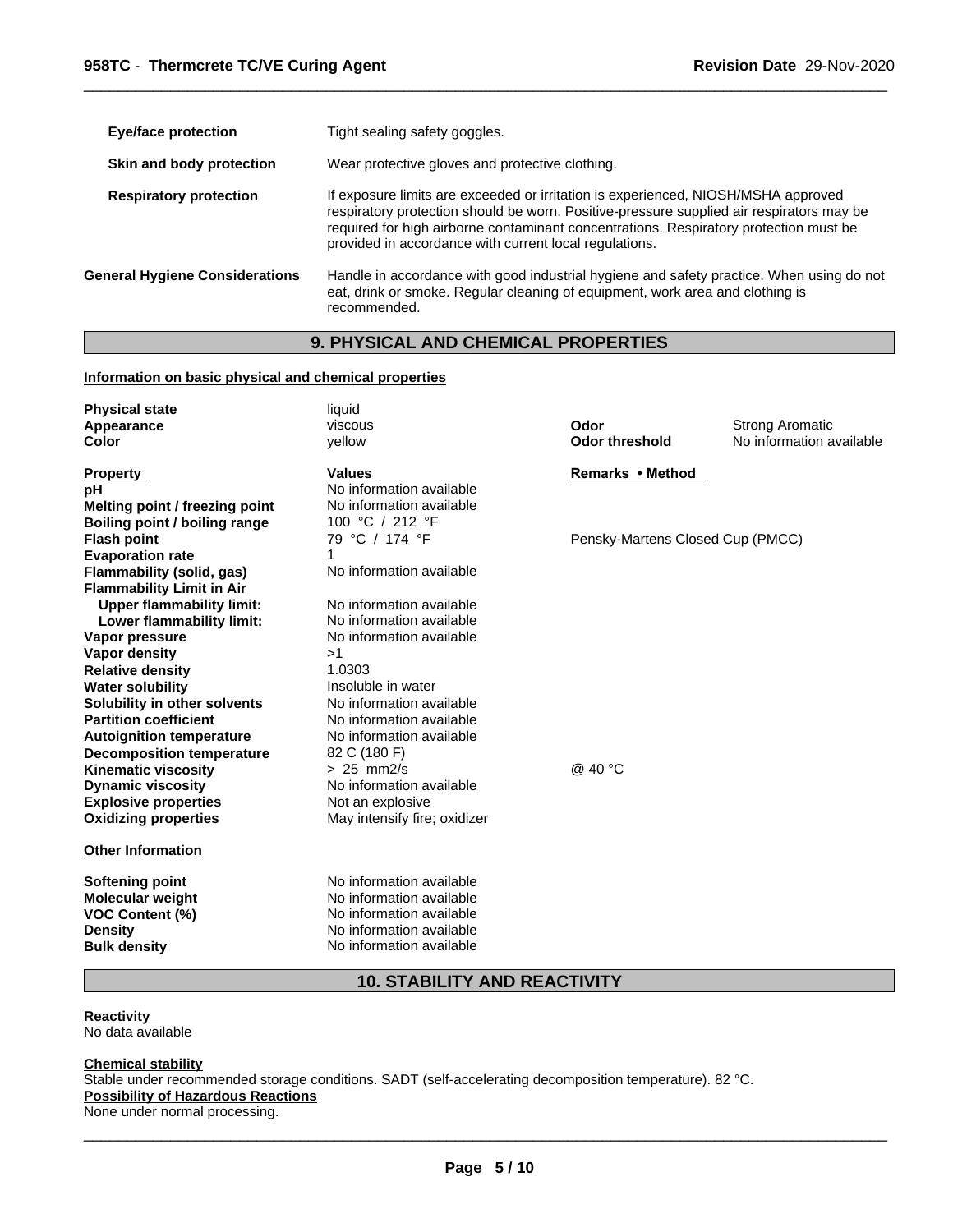**Hazardous polymerization** Hazardous polymerization may occur.

## **Conditions to avoid**

Heat, flames and sparks.

**Incompatible materials**

Strong acids. Strong bases. Strong oxidizing agents. Amines. Metals.

## **Hazardous Decomposition Products**

Thermal decomposition can lead to release of irritating and toxic gases and vapors. Carbon monoxide. Carbon dioxide (CO2).

## **11. TOXICOLOGICAL INFORMATION**

 $\overline{\phantom{a}}$  ,  $\overline{\phantom{a}}$  ,  $\overline{\phantom{a}}$  ,  $\overline{\phantom{a}}$  ,  $\overline{\phantom{a}}$  ,  $\overline{\phantom{a}}$  ,  $\overline{\phantom{a}}$  ,  $\overline{\phantom{a}}$  ,  $\overline{\phantom{a}}$  ,  $\overline{\phantom{a}}$  ,  $\overline{\phantom{a}}$  ,  $\overline{\phantom{a}}$  ,  $\overline{\phantom{a}}$  ,  $\overline{\phantom{a}}$  ,  $\overline{\phantom{a}}$  ,  $\overline{\phantom{a}}$ 

## **Information on likely routes of exposure**

## **Product Information**

| <b>Inhalation</b>   | Irritating to respiratory system. Harmful by inhalation.               |
|---------------------|------------------------------------------------------------------------|
| Eye contact         | Corrosive to the eyes and may cause severe damage including blindness. |
| <b>Skin contact</b> | Irritating to skin. May cause burns.                                   |
| Ingestion           | Harmful if swallowed.                                                  |

| <b>Chemical Name</b>                                       | Oral LD50                                             | <b>Dermal LD50</b>                            | <b>Inhalation LC50</b>                                        |
|------------------------------------------------------------|-------------------------------------------------------|-----------------------------------------------|---------------------------------------------------------------|
| Cumyl hydroperoxide<br>$ 80-15-9 $                         | $=$ 382 mg/kg (Rat)                                   | $= 0.126$ mL/kg (Rabbit)                      | $= 220$ ppm (Rat) 4 h                                         |
| Cumene<br>  98-82-8                                        | $= 1400$ mg/kg (Rat)                                  | $= 12300 \mu L/kg$ (Rabbit)                   | $=$ 39000 mg/m <sup>3</sup> (Rat) 4 h > 3577<br>ppm (Rat) 6 h |
| Benzenemethanol,<br>.alpha.,.alpha.-dimethyl-<br>1617-94-7 | $= 1300$ mg/kg (Rat)                                  | $= 1$ mL/kg (Rabbit) = 4300 mg/kg<br>(Rabbit) |                                                               |
| Acetophenone<br> 98-86-2                                   | $= 815$ mg/kg (Rat) = 900 mg/kg (<br>Rat <sup>'</sup> | $= 1760$ mg/kg (Rabbit)                       | $> 2.130$ mg/L (Rat) 8 h                                      |

#### **Information on toxicological effects**

**Symptoms** May cause redness and tearing of the eyes. May result in permanent damage including blindness. Causes skin burns. Coughing and/ or wheezing.

## **Delayed and immediate effects as well as chronic effects from short and long-term exposure**

| <b>Sensitization</b>                       | Based on available data, the classification criteria are not met.                  |             |                                                                                          |             |  |
|--------------------------------------------|------------------------------------------------------------------------------------|-------------|------------------------------------------------------------------------------------------|-------------|--|
| Germ cell mutagenicity                     |                                                                                    |             | Based on available data, the classification criteria are not met.                        |             |  |
| Carcinogenicity                            |                                                                                    |             | The table below indicates whether each agency has listed any ingredient as a carcinogen. |             |  |
| <b>Chemical Name</b>                       | <b>ACGIH</b>                                                                       | <b>IARC</b> | <b>NTP</b>                                                                               | <b>OSHA</b> |  |
| <b>Cumene</b>                              |                                                                                    | Group 2B    | Reasonably Anticipated                                                                   | X           |  |
| 98-82-8                                    |                                                                                    |             |                                                                                          |             |  |
|                                            | IARC (International Agency for Research on Cancer)                                 |             |                                                                                          |             |  |
| Group 2B - Possibly Carcinogenic to Humans |                                                                                    |             |                                                                                          |             |  |
| NTP (National Toxicology Program)          |                                                                                    |             |                                                                                          |             |  |
|                                            | Reasonably Anticipated - Reasonably Anticipated to be a Human Carcinogen           |             |                                                                                          |             |  |
|                                            | OSHA (Occupational Safety and Health Administration of the US Department of Labor) |             |                                                                                          |             |  |
| X - Present                                |                                                                                    |             |                                                                                          |             |  |
| <b>Reproductive toxicity</b>               |                                                                                    |             | Based on available data, the classification criteria are not met.                        |             |  |
| <b>STOT - single exposure</b>              | Respiratory system.                                                                |             |                                                                                          |             |  |
| <b>STOT - repeated exposure</b>            |                                                                                    |             | Causes damage to organs through prolonged or repeated exposure.                          |             |  |
|                                            |                                                                                    |             |                                                                                          |             |  |
| <b>Chronic toxicity</b>                    | Avoid repeated exposure.                                                           |             |                                                                                          |             |  |
| <b>Target Organ Effects</b>                |                                                                                    |             | Eyes, Respiratory system, Skin, Central nervous system.                                  |             |  |
| <b>Aspiration hazard</b>                   |                                                                                    |             | Based on available data, the classification criteria are not met.                        |             |  |
|                                            |                                                                                    |             |                                                                                          |             |  |

## **Numerical measures of toxicity - Product Information**

**The following values are calculated based on chapter 3.1 of the GHS document** . **ATEmix (oral)**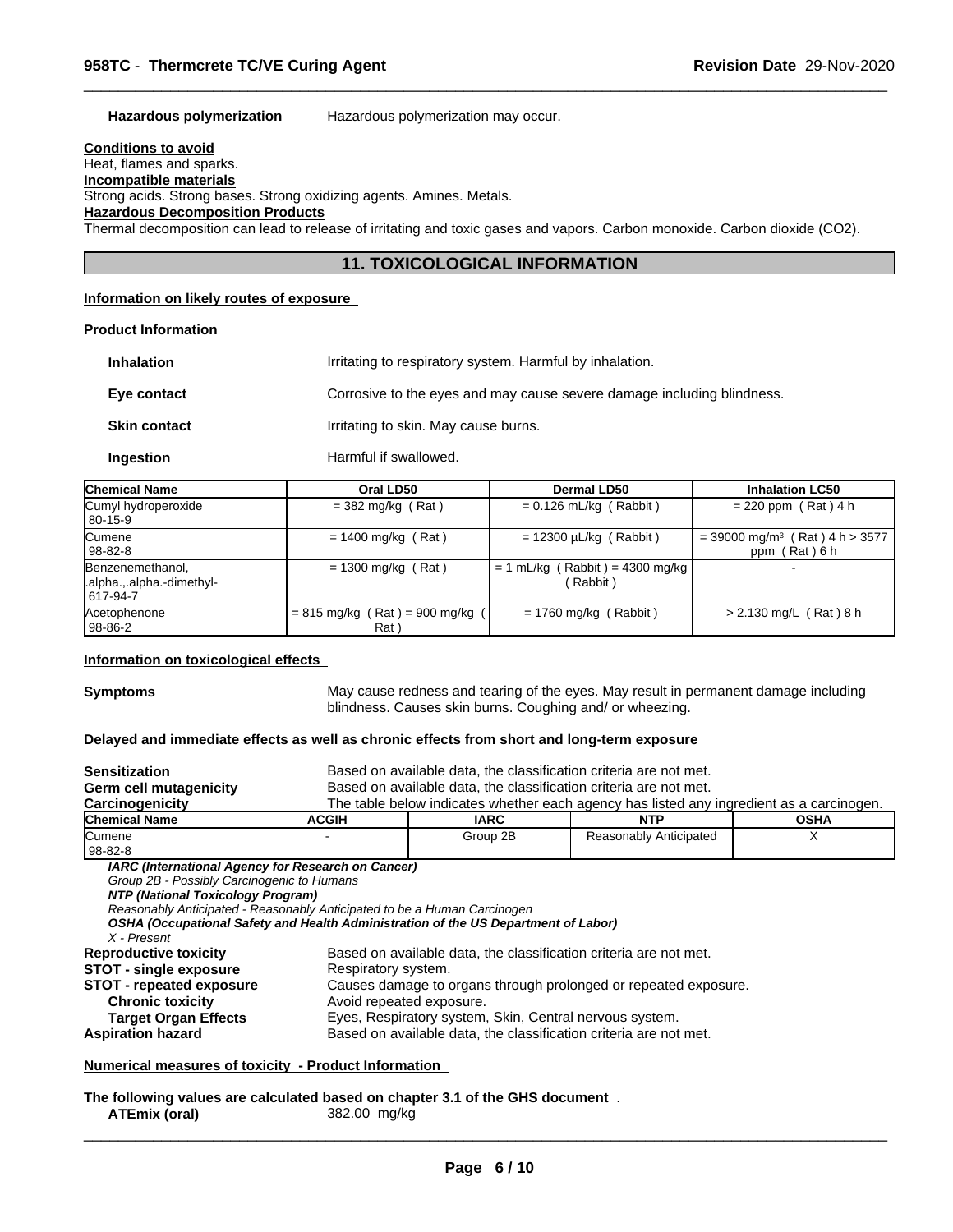| <b>ATEmix (dermal)</b>        | 1,100.00 mg/kg |
|-------------------------------|----------------|
| ATEmix (inhalation-dust/mist) | 0.50 ma/l      |

## **12. ECOLOGICAL INFORMATION**

 $\overline{\phantom{a}}$  ,  $\overline{\phantom{a}}$  ,  $\overline{\phantom{a}}$  ,  $\overline{\phantom{a}}$  ,  $\overline{\phantom{a}}$  ,  $\overline{\phantom{a}}$  ,  $\overline{\phantom{a}}$  ,  $\overline{\phantom{a}}$  ,  $\overline{\phantom{a}}$  ,  $\overline{\phantom{a}}$  ,  $\overline{\phantom{a}}$  ,  $\overline{\phantom{a}}$  ,  $\overline{\phantom{a}}$  ,  $\overline{\phantom{a}}$  ,  $\overline{\phantom{a}}$  ,  $\overline{\phantom{a}}$ 

## **Ecotoxicity**

Toxic to aquatic life with long lasting effects

| <b>Chemical Name</b> | Algae/aquatic plants          | Fish                               | Crustacea                           |
|----------------------|-------------------------------|------------------------------------|-------------------------------------|
| Cumyl hydroperoxide  |                               | 3.9: 96 h Oncorhynchus mykiss      | 7: 24 h Daphnia magna mg/L EC50     |
| 80-15-9              |                               | mg/L LC50 static                   |                                     |
| Cumene               | 2.6: 72 h Pseudokirchneriella | 6.04 - 6.61: 96 h Pimephales       | 7.9 - 14.1: 48 h Daphnia magna      |
| $98 - 82 - 8$        | subcapitata mg/L EC50         | promelas mg/L LC50 flow-through    | Img/L EC50 Static 0.6: 48 h Daphnia |
|                      |                               | 5.1: 96 h Poecilia reticulata mg/L | magna mg/L EC50                     |
|                      |                               | LC50 semi-static 2.7: 96 h         |                                     |
|                      |                               | Oncorhynchus mykiss mg/L LC50      |                                     |
|                      |                               | semi-static 4.8: 96 h Oncorhynchus |                                     |
|                      |                               | mykiss mg/L LC50 flow-through      |                                     |
| Acetophenone         |                               | 162: 96 h Pimephales promelas      |                                     |
| 98-86-2              |                               | mg/L LC50 flow-through 155: 96 h   |                                     |
|                      |                               | Pimephales promelas mg/L LC50      |                                     |
|                      |                               | static                             |                                     |

## **Persistence and degradability**

No information available.

## **Bioaccumulation**

| <b>Chemical Name</b>    | <b>Partition coefficient</b> |
|-------------------------|------------------------------|
| Cumene<br>98-82-8       | 3.1                          |
| Acetophenone<br>98-86-2 | ، ا                          |

## **Other adverse effects**

No information available

## **13. DISPOSAL CONSIDERATIONS**

| Waste treatment methods       |                                                                                                        |
|-------------------------------|--------------------------------------------------------------------------------------------------------|
| Disposal of wastes            | This material, as supplied, is a hazardous waste according to federal regulations (40 CFR)<br>$261$ ). |
| <b>Contaminated packaging</b> | Do not reuse container.                                                                                |
| <b>US EPA Waste Number</b>    | D003 D001 U004 U055 U096                                                                               |

| <b>Chemical Name</b>                 | <b>RCRA</b> | <b>RCRA - Basis for Listing</b>   | <b>RCRA - D Series Wastes</b> | <b>RCRA - U Series Wastes</b> |
|--------------------------------------|-------------|-----------------------------------|-------------------------------|-------------------------------|
| Cumyl hydroperoxide<br>$80 - 15 - 9$ |             |                                   |                               | U096                          |
| Cumene<br>98-82-8                    |             | $\,$                              |                               | U055                          |
| Acetophenone<br>98-86-2              | U004        | Included in waste stream:<br>F039 |                               | U004                          |

This product contains one or more substances that are listed with the State of California as a hazardous waste.

| <b>Chemical Name</b> | California Hazardous Waste Status |
|----------------------|-----------------------------------|
| Cumyl hydroperoxide  | Toxic                             |
| $80 - 15 - 9$        | Ignitable                         |
| Cumene               | Toxic                             |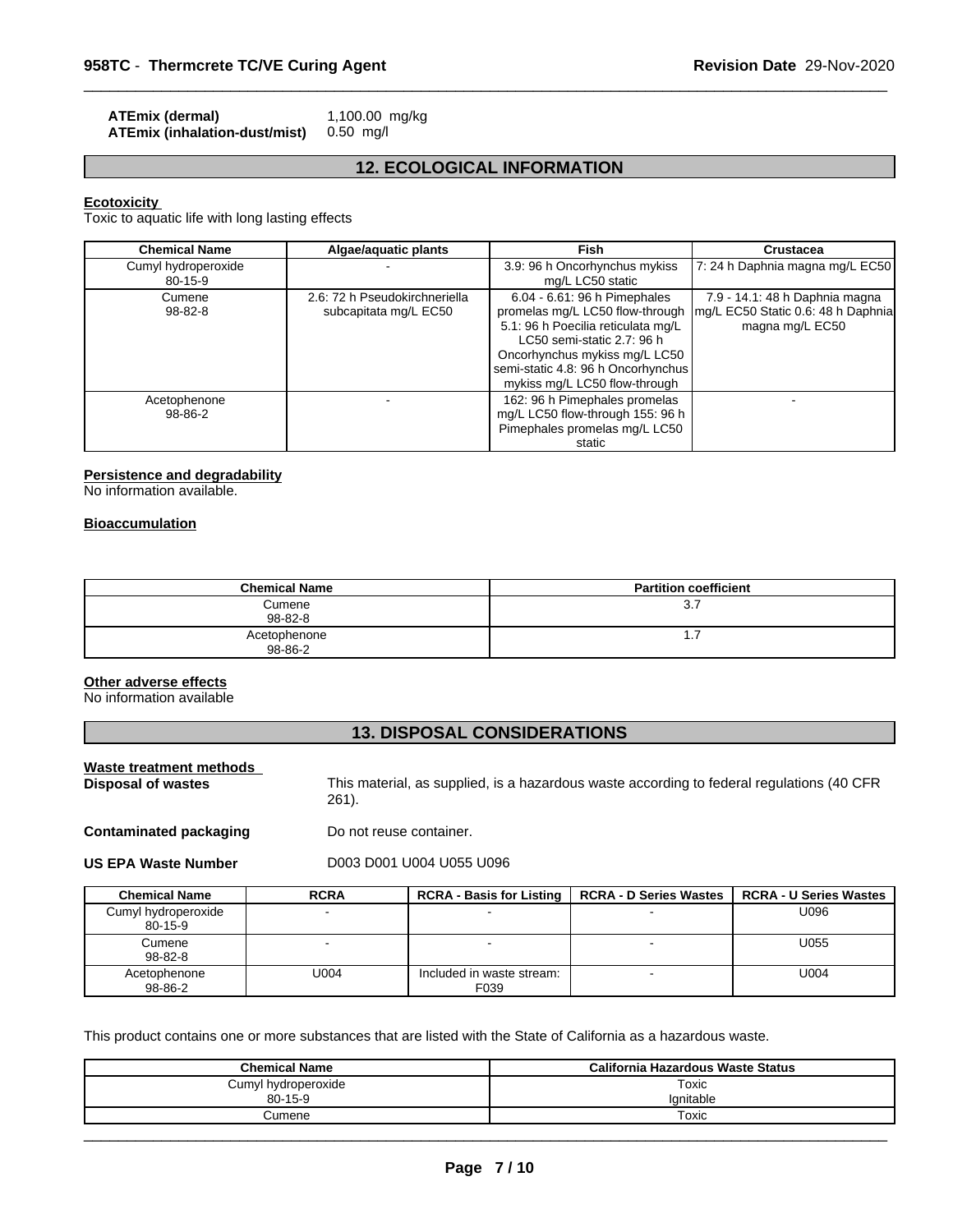| 98-82-8                                                                                                                                                                                | Ignitable                                                                                                                                                                  |  |  |
|----------------------------------------------------------------------------------------------------------------------------------------------------------------------------------------|----------------------------------------------------------------------------------------------------------------------------------------------------------------------------|--|--|
|                                                                                                                                                                                        | <b>14. TRANSPORT INFORMATION</b>                                                                                                                                           |  |  |
| <b>DOT</b>                                                                                                                                                                             |                                                                                                                                                                            |  |  |
| UN/ID no<br>Proper shipping name<br><b>Hazard Class</b><br><b>Packing Group</b><br><b>Special Provisions</b><br><b>Description</b><br><b>Emergency Response Guide</b><br><b>Number</b> | UN3109<br>Organic peroxide type F, liquid<br>5.2<br>$\mathbf{H}$<br>IP <sub>5</sub><br>UN3109, Organic peroxide type F, liquid (Cumyl hydroperoxide, <90%), 5.2, II<br>145 |  |  |
| <b>TDG</b>                                                                                                                                                                             |                                                                                                                                                                            |  |  |
| UN/ID no<br>Proper shipping name                                                                                                                                                       | UN3109<br>Organic peroxide type F, liquid                                                                                                                                  |  |  |
| <b>Hazard Class</b>                                                                                                                                                                    | 5.2                                                                                                                                                                        |  |  |
| <b>Packing Group</b><br><b>Description</b>                                                                                                                                             | $\mathbf{H}$<br>UN3109, Organic peroxide type F, liquid (Cumyl hydroperoxide ,<90%), 5.2, II                                                                               |  |  |
| <b>IATA</b>                                                                                                                                                                            |                                                                                                                                                                            |  |  |
| UN/ID no<br>Proper shipping name                                                                                                                                                       | UN3109<br>Organic peroxide type F, liquid                                                                                                                                  |  |  |
| <b>Hazard Class</b>                                                                                                                                                                    | 5.2                                                                                                                                                                        |  |  |
| <b>ERG Code</b>                                                                                                                                                                        | 5L                                                                                                                                                                         |  |  |
| <b>Special Provisions</b><br><b>Description</b>                                                                                                                                        | A20, A150, A802<br>UN3109, Organic peroxide type F, liquid (Cumyl hydroperoxide, <90%), 5.2                                                                                |  |  |
| <b>IMDG</b>                                                                                                                                                                            |                                                                                                                                                                            |  |  |
| UN/ID no                                                                                                                                                                               | UN3109                                                                                                                                                                     |  |  |
| Proper shipping name<br><b>Hazard Class</b>                                                                                                                                            | Organic peroxide type F, liquid<br>5.2                                                                                                                                     |  |  |
| EmS-No                                                                                                                                                                                 | $F-J, S-R$                                                                                                                                                                 |  |  |
| <b>Special Provisions</b>                                                                                                                                                              | 122, 274                                                                                                                                                                   |  |  |
| <b>Description</b>                                                                                                                                                                     | UN3109, Organic peroxide type F, liquid (Cumyl hydroperoxide, <90%), 5.2                                                                                                   |  |  |

## **15. REGULATORY INFORMATION**

| <b>International Inventories</b> |          |
|----------------------------------|----------|
| <b>TSCA</b>                      | Complies |
| <b>DSL/NDSL</b>                  | Complies |
| <b>EINECS/ELINCS</b>             | Complies |
| <b>IECSC</b>                     | Complies |
| <b>KECL</b>                      | Complies |
| <b>PICCS</b>                     | Complies |
| <b>AICS</b>                      | Complies |

#### **Legend:**

**TSCA** - United States Toxic Substances Control Act Section 8(b) Inventory **DSL/NDSL** - Canadian Domestic Substances List/Non-Domestic Substances List **EINECS/ELINCS** - European Inventory of Existing Chemical Substances/European List of Notified Chemical Substances **ENCS** - Japan Existing and New Chemical Substances **IECSC** - China Inventory of Existing Chemical Substances **KECL** - Korean Existing and Evaluated Chemical Substances **PICCS** - Philippines Inventory of Chemicals and Chemical Substances

**AICS** - Australian Inventory of Chemical Substances

## **US Federal Regulations**

## **SARA 313**

Section 313 of Title III of the Superfund Amendments and Reauthorization Act of 1986 (SARA). This product contains a chemical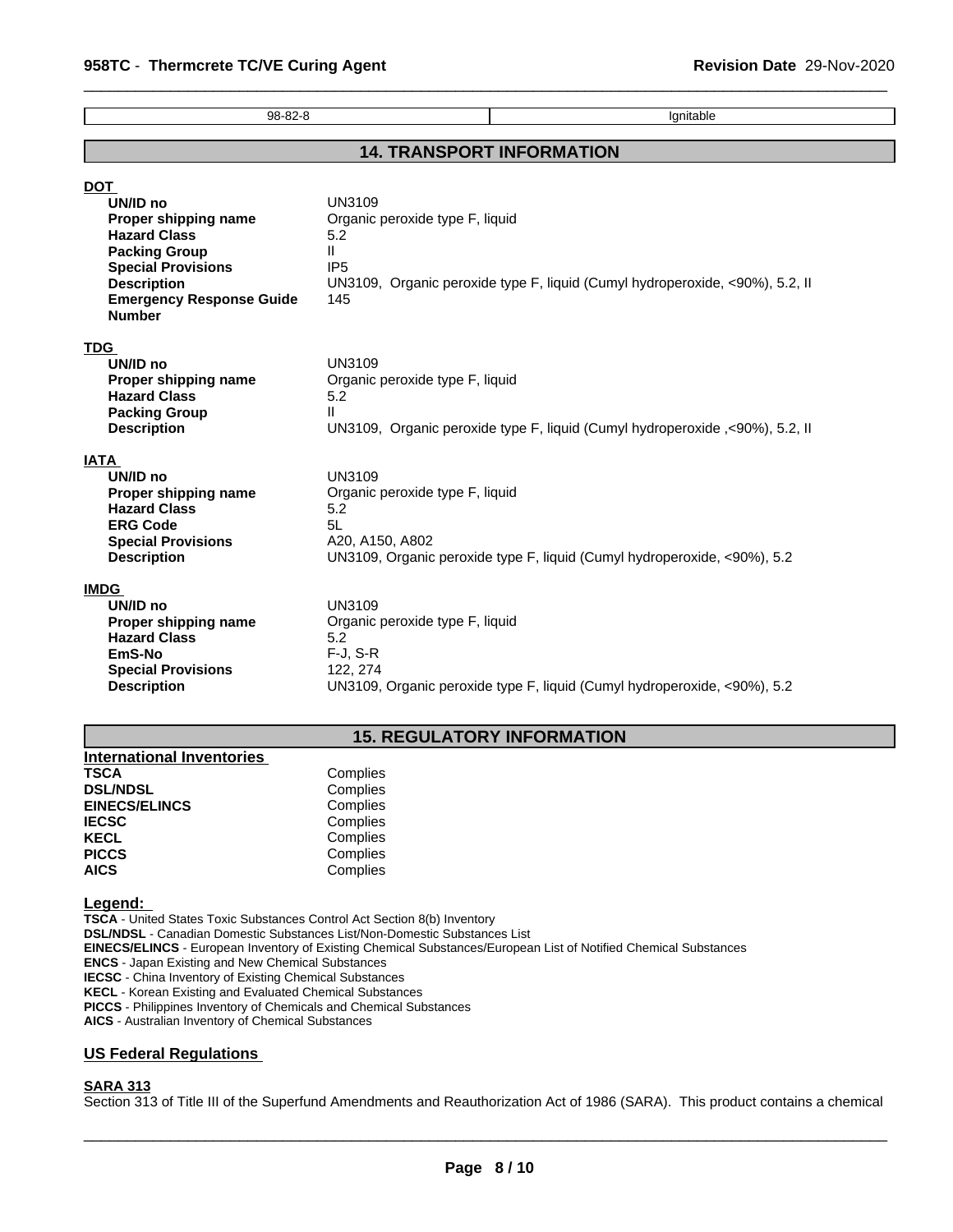or chemicals which are subject to the reporting requirements of the Act and Title 40 of the Code of Federal Regulations, Part 372

 $\overline{\phantom{a}}$  ,  $\overline{\phantom{a}}$  ,  $\overline{\phantom{a}}$  ,  $\overline{\phantom{a}}$  ,  $\overline{\phantom{a}}$  ,  $\overline{\phantom{a}}$  ,  $\overline{\phantom{a}}$  ,  $\overline{\phantom{a}}$  ,  $\overline{\phantom{a}}$  ,  $\overline{\phantom{a}}$  ,  $\overline{\phantom{a}}$  ,  $\overline{\phantom{a}}$  ,  $\overline{\phantom{a}}$  ,  $\overline{\phantom{a}}$  ,  $\overline{\phantom{a}}$  ,  $\overline{\phantom{a}}$ 

| <b>Chemical Name</b>                  | <b>SARA 313 - Threshold Values %</b> |  |
|---------------------------------------|--------------------------------------|--|
| <b>Cumene - 98-82-8</b>               | 1.0                                  |  |
| <b>SARA 311/312 Hazard Categories</b> |                                      |  |
| Acute health hazard                   | Yes                                  |  |
| <b>Chronic Health Hazard</b>          | Yes                                  |  |
| Fire hazard                           | Yes                                  |  |
| Sudden release of pressure hazard     | No                                   |  |
| <b>Reactive Hazard</b>                | No                                   |  |

#### **CWA (Clean Water Act)**

This product contains the following substances which are regulated pollutants pursuant to the Clean Water Act (40 CFR 122.21 and 40 CFR 122.42)

#### **CERCLA**

This material, as supplied, contains one or more substances regulated as a hazardous substance under the Comprehensive Environmental Response Compensation and Liability Act (CERCLA) (40 CFR 302)

| <b>Chemical Name</b> | <b>Hazardous Substances RQs</b> | <b>CERCLA/SARA RQ</b> | <b>Reportable Quantity (RQ)</b> |
|----------------------|---------------------------------|-----------------------|---------------------------------|
| Cumyl hydroperoxide  | 10 lb                           |                       | RQ 10 lb final RQ               |
| 80-15-9              |                                 |                       | RQ 4.54 kg final RQ             |
| Cumene               | 5000 lb                         |                       | RQ 5000 lb final RQ             |
| 98-82-8              |                                 |                       | RQ 2270 kg final RQ             |
| Acetophenone         | 5000 lb                         |                       | RQ 5000 lb final RQ             |
| 98-86-2              |                                 |                       | RQ 2270 kg final RQ             |

## **US State Regulations**

## **California Proposition 65**

This product contains the following Proposition 65 chemicals

| Chemical<br>Name  | Califor<br><b>D</b><br>tornia<br>roposition 65 |
|-------------------|------------------------------------------------|
| 98-82-8<br>Cumene | ∴arcınoαer                                     |

#### **U.S. State Right-to-Know Regulations**

This product may contain substances regulated by state right-to-know regulations

| <b>Chemical Name</b>           | <b>New Jersey</b> | <b>Massachusetts</b> | Pennsylvania |
|--------------------------------|-------------------|----------------------|--------------|
| Cumyl hydroperoxide<br>80-15-9 |                   |                      |              |
| Cumene<br>98-82-8              |                   |                      |              |
| Acetophenone<br>98-86-2        |                   |                      | $\lambda$    |

## **U.S. EPA Label Information**

**EPA Pesticide Registration Number** Not applicable

## **16. OTHER INFORMATION, INCLUDING DATE OF PREPARATION OF THE LAST REVISION**

**NFPA** 

**Health hazards** 3

**Flammability** 2 **Instability** 1

**Physical and Chemical Properties** - **Physical hazards 1 Personal protection X** 

*Chronic Hazard Star Legend \* = Chronic Health Hazard* **HMIS Health hazards** 3\*

**Issue Date** 29-Nov-2020 **Revision Date** 29-Nov-2020

**Revision Note** No information available

**Disclaimer**

**The information provided in this Material Safety Data Sheet is correct to the best of our knowledge, information and belief at the date of its publication. The information given is designed only as a guidance for safe handling, use, processing, storage, transportation, disposal and release and is not to be considered a warranty or quality specification. The information relates only to the specific material designated and may not be valid for such material used in combination with any other materials or in any process, unless specified in the text.**